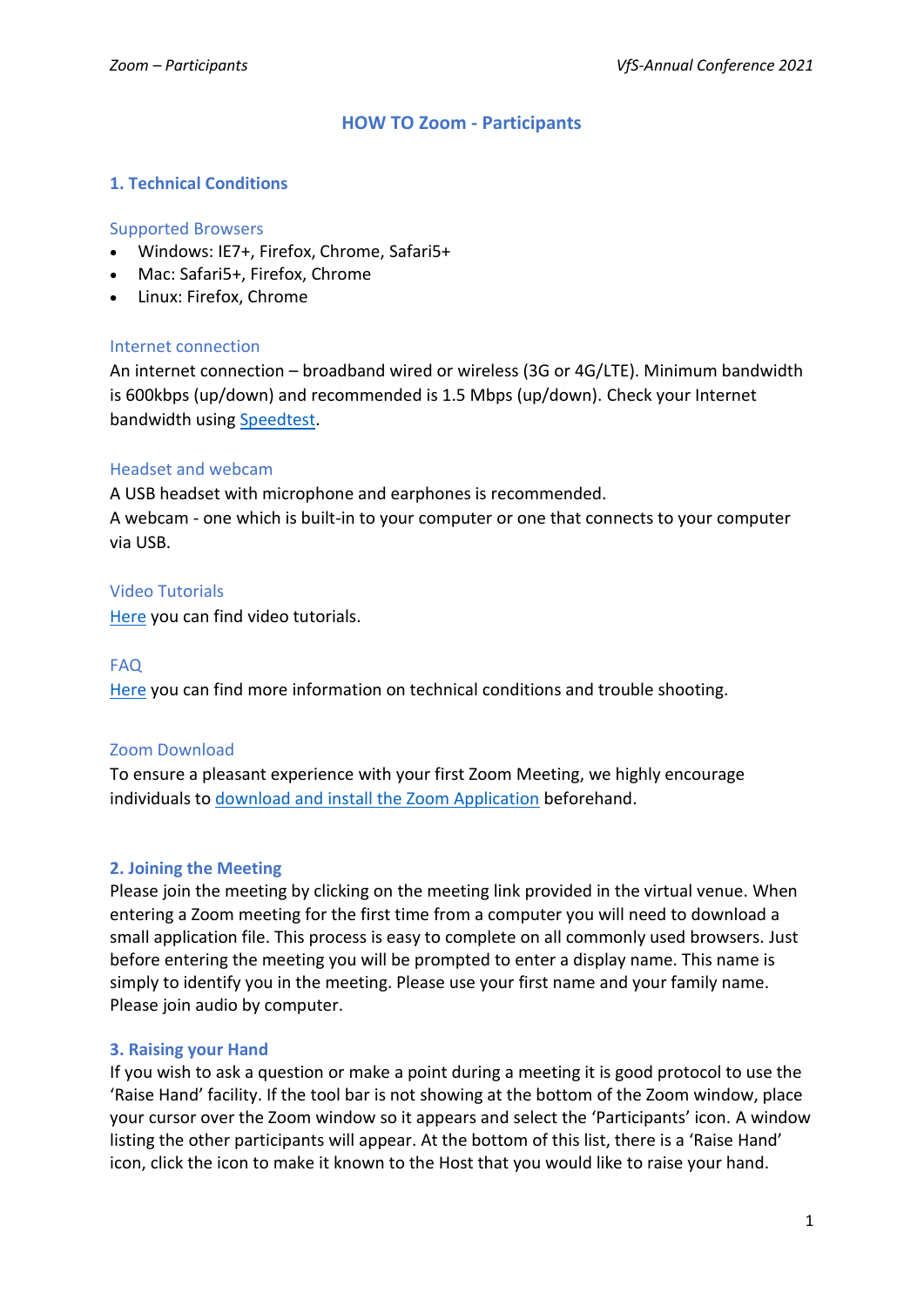While your hand is raised, the icon should have an outline as below. If you wish to lower your hand, simply click the 'Raise Hand' icon again.



The participants list also gives you the option to raise your hand or rename yourself. Please hover over your name to change it as it is seen in the participants list and video window. You can use the rename option to indicate which breakout room you want to be assigned to.

#### **4. Using the Chat**

You can use the 'Chat' facility to send text chat to all participants or privately to specific participants. Click on the 'Chat' icon in the tool bar, again hover your mouse over the Zoom window if you can't see the tool bar.



A chat window will then open. Select 'Everyone' or the name of the person you wish to send a chat message to.

#### **5. Audio Only**

Please switch your audio off. Please only unmute yourself when you are actively talking or want to raise a question. In webinars, all attendees are muted by default.

It is possible that during the conference participants will be asked to turn off their cameras and move to audio only, particularly if there are problems with the available bandwidth. To do this, simply click on the camera icon at the bottom of the Zoom window. A red diagonal line through the video icon shows that your video is currently turned OFF in Zoom, see below.



Please clic[k here](https://support.zoom.us/hc/en-us/articles/201362193-Joining-a-meeting) to find more information on how to join a meeting.